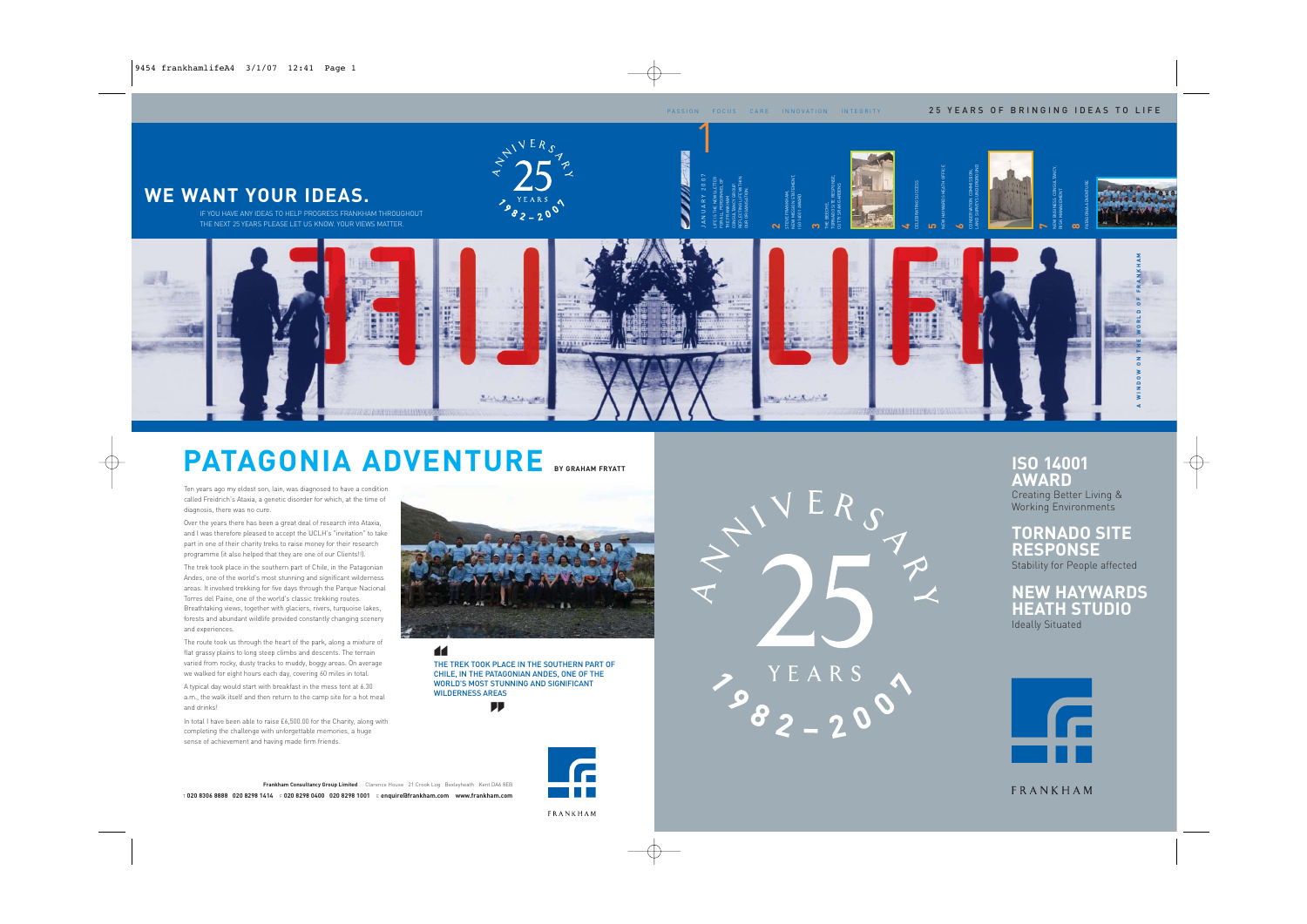I WOULD LIKE TO TAKE THIS OPPORTUNITY TO THANK YOU ALL FOR YOUR FAITH AND CONTINUED SUPPORT, AND LONG MAY IT CONTINUE.

**''**

**''**

# **THE FUTURE LOOKS GOOD**

25 years ago this June, I took one of the biggest steps of my life; I became selfemployed, working from my back bedroom ably supported by my wife Janis.

I started to enter the unknown, and it's amazing how fast you learn when you have to generate your own income.

Looking back over the last 25 years, it is sometimes very hard to believe the changes and progress we have made and that, today, we sit as a Top 80 Consultant in the UK.

You also reflect on all of the members of staff who have moved on and the few who have retired. One way or another, they have contributed to where we are today. You also realise that there are many who have been with me for such a substantial part of this journey and, today, still give such fantastic support.

Of course, no business can succeed without a solid client base and we are eternally grateful to the individuals, companies and organisations who have believed in us, providing us with the opportunity to grow and establish ourselves as a caring and respectable business and employer; the list of people and companies is endless. I would like to take this opportunity to thank you all for your faith and continued support, and long may it continue.

As always, we continue to challenge our business and look to make ongoing improvements. All feedback from our clients is taken very seriously, so please continue to communicate with us on any issues.

We have also taken this 25 year anniversary as an opportunity to revisit our branding and image and, hopefully, you will view with interest the changes we have made to our Group magazine, now called as LIFE. Its aim is to give you a window into our life at Frankham.

As we now look forward to the next 25 years, it is good to know that we are still growing at a steady and healthy rate which will create further challenges, opportunities and potential for clients, partners and our staff. We secured our current year's order book in the first 8 months of trading, and are looking forward to a very positive start to the new Financial Year in April.

The Group has continued to change in many ways, entering new areas of business such as Risk Management, the Environment and Business Consultancy, whilst not forgetting the importance of our core business as a mutli-disciplinary organisation.

We have been successful in securing further framework term commissions and continue to receive repeat business from our established client base so we must be doing something right.

As an organisation we continue to invest in our people, and my congratulations go to Fred Purdy, Rob Battley and Nick Banton, who have become Chartered Surveyors. Also to Alan Hayes who became a Chartered Architect and, finally, Scott Tillsley on becoming a Chartered Building Services Engineer. We also recognise the importance of encouraging the next wave of our young professionals. This industry is being starved of resources, so it is really important to focus on the development of young talent.

Last year we became the first consultant nationally to achieve the Business Excellence accreditation. In addition to this we proved our commitment to our staff by becoming accredited to Investors in People and, finally, completed our dedication to the environment by being awarded ISO 14001 accreditation.

As we all know, business is perpetual motion; you can never take anything for granted, so this is a good opportunity for me to thank my fellow Directors, Managers and members of staff who have been so loyal, supported the cause and, more importantly, put up with me.

Again, I need to thank our clients for such great support for, without you, none of this journey would have been possible.

Finally, I must thank my wife Janis and my children, Anthony and Stephanie, for putting up with me through all the ups and downs – they have been fantastic.

I wish you and your families a Happy, Prosperous and Healthy New Year. So here's to the next 25 years.

**Steve Frankham**

Chairman, Frankham Consultancy Group.

### **OUR NEW POSITIONING**

2 3

**AS WE LOOK TO THE FUTURE, WE'VE UPDATED THE WAY THE COMPANY WORKS, THEY WAY IT LOOKS, AND OUR MESSAGE.**

**FRANKHAM CONSULTANCY GROUP LIMITED IS A GROUP OF SPECIALIST DESIGN, BUILD AND ENGINEERING SERVICE PROVIDERS WHICH EXIST TO IMPROVE THE ENVIRONMENT WE ALL LIVE AND WORK IN.**

**OUR BELIEF IS SIMPLE – USE INTELLIGENT IDEAS TO CREATE HUMAN BENEFITS. FROM ENVIRONMENTALLY SUSTAINABLE BUILDINGS TO INDIVIDUAL COMMISSIONS, OUR PROJECTS HAVE ONE THING IN COMMON:**

**THEY IMPROVE PEOPLE'S LIVES.**

**WE EMPLOY ONLY THE MOST TALENTED STAFF AND USE THEIR VAST RANGE OF SKILLS AND EXPERTISE TO MAKE OUR COMBINED VISIONS YOUR REALITY.**

### **COMMITMENT TO THE ENVIRONMENT**

Given the Frankham Consultancy Groups' status as possibly the most prominent multidisciplined design group in the South East, and as one of the most dedicated and prolific providers of specialist services, it should come as no surprise that we are pleased to inform you of yet another accreditation for the company.

The BS EN ISO14001 accreditation reflects our on-going commitment to minimise the impact of our operations on the environment through the implementation of a comprehensive and effective Environmental Management System.

The auditors were particularly impressed with our recognition that our design services had a far greater environmental impact than the recycling of its office waste materials. BSI design tool Designers Environmental Risk Assessment and encouraged its future development.

Stuart Macmillan (Senior Associate for Environmental Engineering), told us 'it was very pleasing for the Group to receive recognition from external sources for the progress made in its Environmental Design Services'. He added that without the support and enthusiasm over the last three years of Steve Frankham and Ian Crockett, it would not have been possible.



#### **THE BEECHE** Bromley Environmental Education Centre, High Elms.

FCG have been employed under their term framework by Bromley Council to provide Multi Disciplinary Design Services for an exiting new project in High Elms Country Park, near to Downe village and Orpington in Kent. The scheme is for a new environmental education and visitors centre, which is to be constructed using eco friendly technology, such as straw bales and a biomass boiler. We have worked closely with the Council from inception, gaining planning permission in June, through to the current stage, which will be to over see the project on site when work is due to commence this summer.

The new building will be constructed using a load bearing FSC approved timber frame, with straw bales, bought from a local farmer, to form the external walls. These walls will be lime rendered to weatherproof the building, creating a breathable external envelope with very high insulation values, exceeding the current Building Regulations. The roof is to be a grass roof construction using wild grasses from around the site, to integrate the building within its natural setting. The roof has been designed with big overhangs, essential for straw bale construction, and also to help control

ummer solar gain. Eco-friendly technology is also being used to run the centre, such as a bio mass boiler, to heat the building, which will be run using locally sourced woodchips, provided by the borough's arboriculture

(tree) contract. The only waste from this heating process would be ash, which can be used as a fertiliser within the country park. A sustainable approach has influenced the design

process from the outset, with emphasis on the way the building will be used and run. The layout design, choice of building materials and construction methods, and the conservation of energy in the build process and in the running of the building will all contribute to long term energy and economic savings.

Our aim is to create a building for use by schools, local residents and community groups, that will help develop their understanding of the use of sustainable building technology.



LIVE

# **TORNADO SITE RESPONSE**

Frankham Consltancy Group Limited Structural Engineers from Sidcup Headquarters and Building Surveyors from Oxford offices, working closely with Stadium Housing, responded to the emergency appeal to mobilise and attend the site of December's tornado in North West London. Our personnel were on site liaising and assisting the emergency authorities and residents to advise on the safety and stability of affected properties in the region and commencing the task of advising on the repair works required.

Six people were injured on Thursday 7th December 2006 when the tornado swept through a north-west London suburb leaving a trail of destruction.

Rooftops were ripped off and cars were badly damaged when the freak weather struck at around 11am in Kensal Rise.

One man in his 50s was taken to hospital with a head injury and five others were treated at the scene for minor injuries and shock.

Eleven fire crews carrying 50 fire-fighters were called to the area and the London Ambulance helicopter was scrambled.

Witnesses reported seeing debris falling through the air, trees uprooted, front doors missing and windows smashed.



**CUTTY**

**SARK GARDENS**

Earlier this year our Maritime specialists were instructed to design a sheet pile retaining wall for Costain Civil Engineering. The new wall was to replace the old berth for Sir Francis Chichester's Gypsy Moth yacht – the small





sailing ketch made famous when it became the World's first singlehanded ketch to circumnavigation of the globe in 1966-7 - which had been moored for many years in Greenwich.

The site is of particular historic importance. Located close to the Cutty Sark, the clipper ship that Sir Francis Chichester was emulating, Sir Francis Chichester was knighted close to this spot by Queen Elizabeth II using the same sword that Queen Elizabeth I used to knight Sir Francis Drake.

The project included undertaking a pre and post piling condition survey of the Dockland Light Railway Tunnels, which were located directly beneath the piling.

AND RESIDENTS **''**<br>LITY<br>DID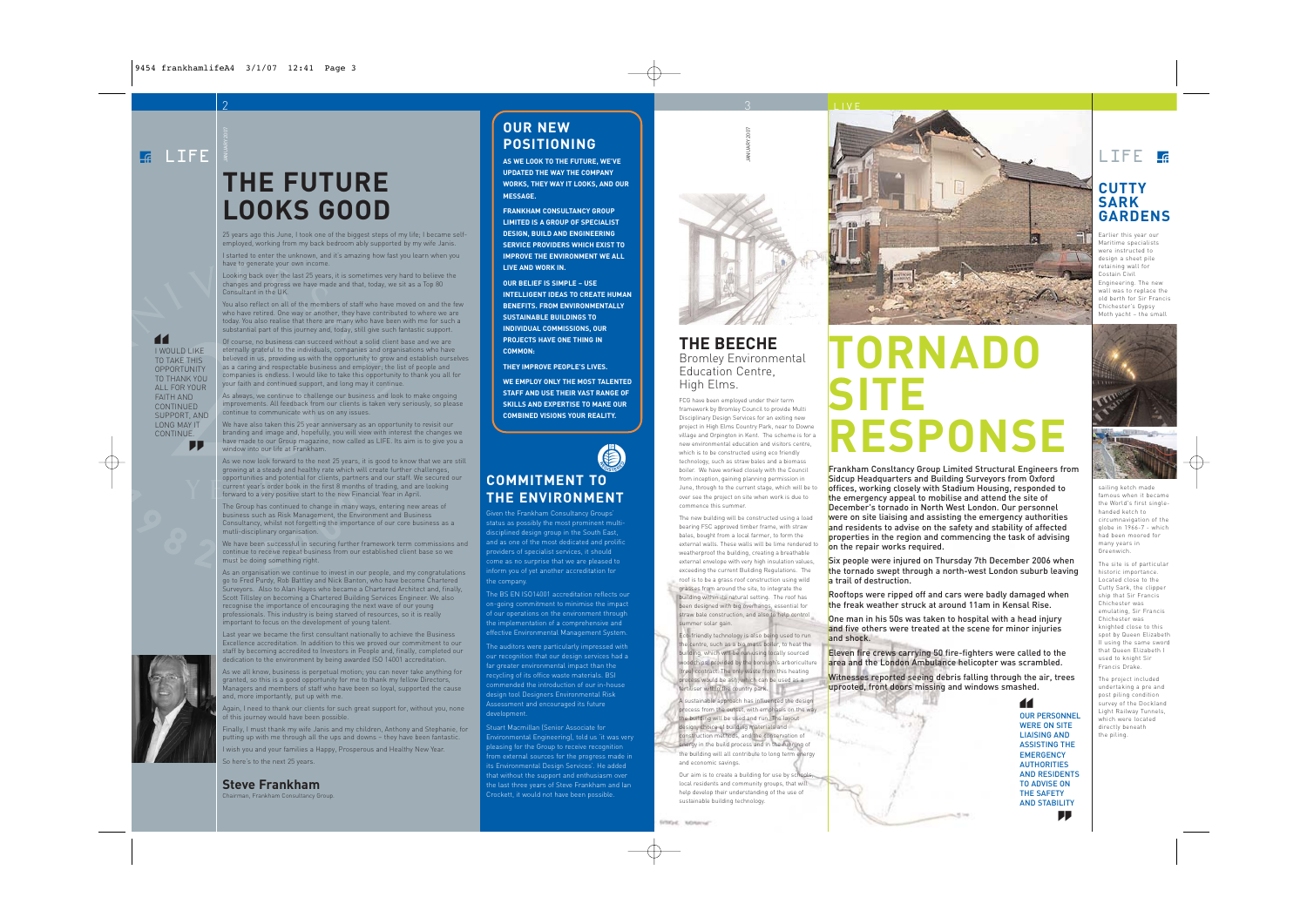$=$  $\mathcal{C}$ 

LOÑDON

 $\bigoplus$ 

THE PROJECT INVOLVES IMMEDIATE DEVELOPMENT OF A REPAIR SCHEME AROUND THE NEW MARINA PAVILION, BUT EXTENDING TO MAJOR REPAIRS TO A SIGNIFICANT LENGTH OF THE REMAINING CONCRETE SEAFRONT WALL

**''**

**''**

4

JANUARY 2007

# **CELEBRATING SUCCESS**

**HASTINGS CC** - major repair scheme to the 1930's concrete retaining wall on Hastings seafront. The project involves immediate development of a repair

scheme around the new Marina Pavilion, but extending to major repairs to a significant length of the remaining concrete seafront wall behind the beach. Design work starts immediately with site work due to commence in January / February 2007 onwards before the start of the warmer weather. The project will be designed and overseen by Ian Castle's team of "beachcombers".

**THE CROWN ESTATES** - Building Surveying Services for the Residential Estate at Victoria Park.

**BARTS & ROYAL LONDON NHS TRUST** - Framework Agreement for Architectural, Mechanical & Electrical and Planning Supervision Services. The Framework runs from November 2006 – October 2011.

**STEVENS & CARLOTTI** - The groundwork design and lead design role for two new large industrial units for metalwork fabricator Stevens & Carlotti in Sandwich, Kent. The work includes piling and ground slabs, new car parks, drainage and co-ordinating the specialist steelwork through approval processes.

**TOYNBEE HA** - Framework Agreement as Employers Agent and Project Management.

**SERCO DEFENCE** - Framework at the Defence Academy of the United Kingdom for Serco Defence and Aerospace undertaking multi-disciplinary design work at this prestigious tri-service MOD facility.

**STADIUM HOUSING** - Five-year extendable to ten-year partnering contract with Stadium Housing Association, to undertake consultancy advice on their asset management programme, with an annual spend of approximately £5 million.

**GALLIONS HOUSING ASSOCIATION** – Three year framework acting as Employers Agents.

**ALAN SELBY AND PARTNERS** - A new commission in Shoreditch High Street. This includes internal and external repairs and redecoration to 6 leasehold flats and a commercial unit. This commission includes building surveying, structural engineering and mechanical and electrical engineering.

**EAST THAMES HOUSING ASSOCIATION** – Three year framework as Employers Agents.





# **MARINA PAVILLION**

5

WORK

JANUARY 2007

Our Engineering division has been appointed as Lead Consultant for the design and management of the refurbishment of the Hastings seafront reinforced concrete promenade at St Leonards.

This is part of Hastings Seafront Strategy, and phase 1 will involve works adjacent to the new marina pavilion development, and will comprise structural concrete repairs and waterproofing to the Marina Pavilion steps, chalets and toilets and refurbishment of the toilets.

The works will improve the promenade and enhance facilities giving it a prolonged life and a manageable maintenance schedule, having suffered from over 70 years of exposure to the harsh sea front environment. The toilets will be Discrimination of Disability Act compliant and equipped to enable the beach to meet tough Green Flag standards.

Phase 2 design work will be undertaken during the early 2007 construction of phase 1, and extend to the refurbishment of the Grand Parade car park, ensuring safety for car park uses and improve seating alcoves. The scheme is developing further with innovative new architecturally designed balustrades and promenade finishes meeting present day safety and structural standards. It will create a harmonious pleasing environment in anticipation of a summer 2007 opening.



OUR NEW

**''**

GEOGRAPHICAL LOCATION IN HAYWARDS HEATH MAKES US IDEALLY POSITIONED TO COVER THE SOUTHERN WESTERN HOME COUNTIES AREA THROUGH TO THE ISLE OF WIGHT, WHILST STILL BEING ABLE TO BE IN CENTRAL LONDON WITHIN ONE HOUR TO UNE HUUR TU<br>SERVICE OUR<br>HEALTH SECTOF<br>CLIENTS.

 $L$  TFF  $R$ 

# **NEW FRANKHAM HAYWARDS HEATH OFFICE** SERVICE OUR HEALTH SECTOR

#### **WHAT A DIFFERENCE** location makes! It seems our

success in winning Frameworks has been enhanced since our move to Haywards Heath.

Our new geographical location in Haywards Heath makes us ideally positioned to cover the Southern Western Home Counties area through to the Isle of Wight, whilst still being able to be in Central London within one hour to service our Health Sector clients.

With the restructuring of the Region now complete with the appointment of John Jarvis heading up the Mechanical and Electrical Design Services we are looking to further grow and diversify this office, enabling us to provide a more comprehensive service to our valued employers.

We continue to strengthen our order book in Health with Framework Agreements secured with St Barts and The Royal London NHS Trust for Architecture, Mechanical and Electrical and Planning Supervision, Central and North West Mental Health NHS Trust for Multi Discipline Design, Quantity Surveying and Planning Supervision, Brighton and Sussex University Hospitals for their Capital Projects Programme, New World Housing Association and Department of Health for Technical and Construction Advice.

We've continued to win design awards and since our last review we have been presented with a Certificate of Commendation in recognition of our design at the Leamington Bar and Grill at Leamington Spa for the ASK Restaurant Group, and awarded a commendation from The Sudbury Society for ASK Restaurants at Market Hill in Sudbury.



#### ш 25 YEARS OF BRINGING IDEAS TO LIFE  $\frac{1}{\sqrt{2}}$  $\circ$  $\vdash$ S  $\prec$ ш  $\overline{-}$ ය  $rac{z}{\sigma}$  $\mathsf z$  $\simeq$  $\bf{m}$  $\mathbf{L}$  $\circ$  $\omega$  $\simeq$  $\prec$ ш  $\geq$  $\overline{10}$  $\sim$